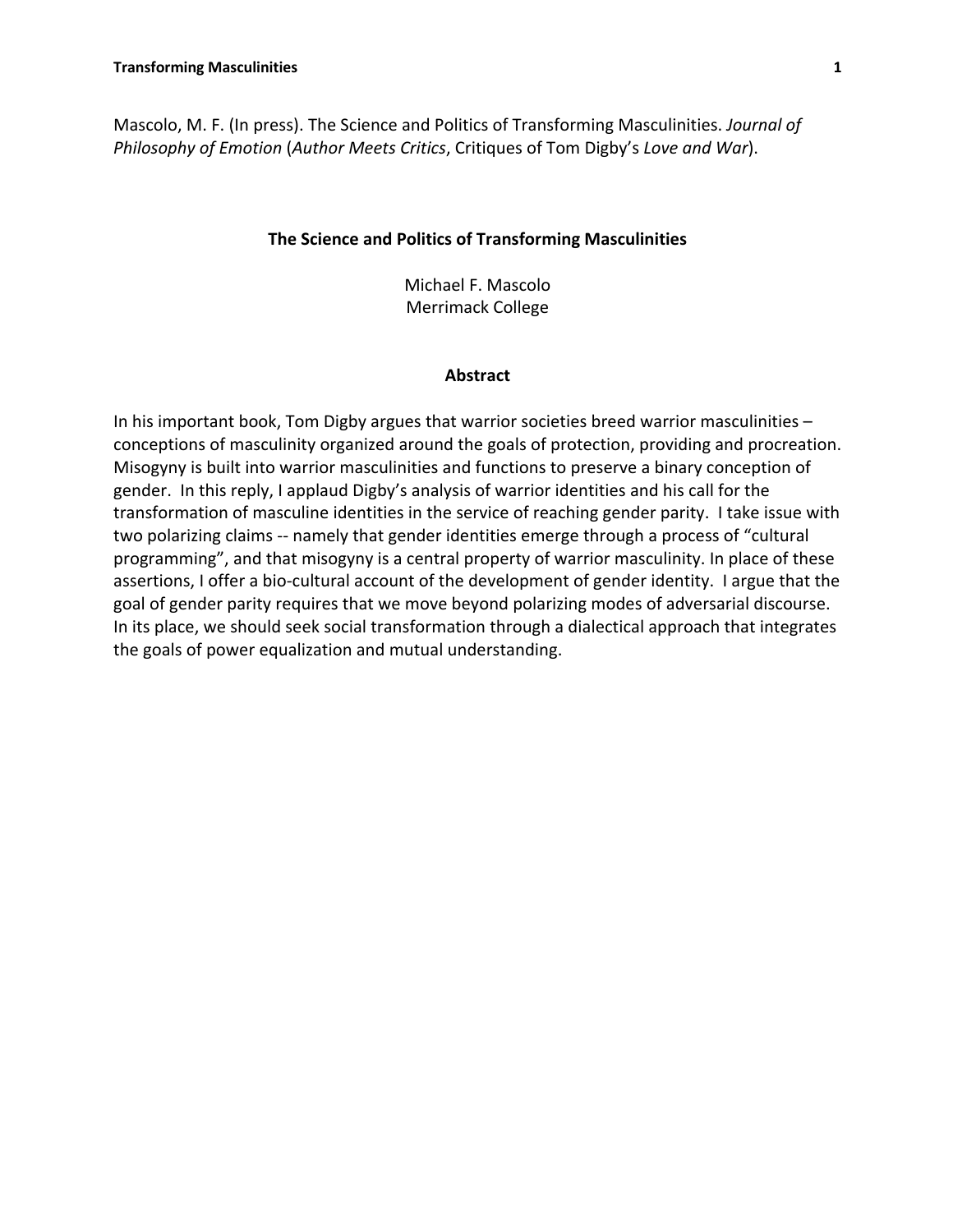In *Love and War*, Tom Digby makes the case that asymmetry in gender relations have their origins in the cultural construction of masculine identities. Digby argues that in warrior societies, males are "culturally programmed" to define masculinity in terms of a warrior identity. The warrior identity calls upon men to be tough, to inhibit their concern for the suffering of others, and to assume the primary roles protector (i.e., warrior), provider (i.e., breadwinner) and progenitor (i.e., fathering children) in heterosexual relations with women. Digby suggests that *misogyny* is a necessary part of the warrior identity. Identification with the warrior role involves it devaluing that which has traditionally been understood as feminine. Dismantling the warrior mentality thus becomes central to the eradication of misogyny.

Digby is correct that achieving gender parity will require transformation in cultural conceptions of masculinity – and especially in the warrior identity he so clearly identifies. However, research indicating that gender differences are not "simply socialized" is overwhelming (Davies & Shackelford, 2008; Geary, 2010). Socialization if of obvious importance (Leaper & Friedman 2007); but biology plays a role as well (Berenbaum, Blakemore & Beltz, 2011). If this is so, why endorse a strictly cultural approach? One reason might involve the fear that acknowledging the role of biology may make it difficult to move toward gender parity in society (Campbell, 2012). I suggest, however, that such a fear is unwarranted. Although it is biologically constrained, human development also exhibits considerable plasticity (Shu & Chang, 2019); there is ample room for social experience to modify gender-related behavior to achieve societal goals. Further, failure to acknowledge the role of biology may actually be harmful to the cause of reaching gender parity. Seeking social transformation based on a flawed theory of gender is unlikely to be successful in producing desired social outcomes. For example, cultural arguments tend to direct attention *away* from biological biases that *do* motivate problematic behavior in men.

In what follows, my goal is to offer novel ways to frame the problem of gender inequities. I offer an epigenetic approach (Gottlieb, 2003; Lickliter & Honeycutt, 2020; Mascolo, 2013) to understanding the origins of gender differences in individuals and societies. In this approach, gender roles and identities are neither cultural constructions nor essential properties of fixed natures. Instead, they are emergent outcomes of relations between biology and culture. The epigenetic approach gives us the tools to acknowledge biological contributions to problematic behavior and mitigate them. Further, in political discussions, if meaningful gender differences emerge over the course of development, then it becomes important to understand those differences and how they mediate social tensions. Instead of pursuing purely adversarial routes to socio-political change, approaches that combine the analysis of power with the goal of fostering of mutual understanding may be effective tools in the quest for gender parity.

## **The Epigenesis of Sex and Gender**

Digby suggests that masculine warrior identities are the result of "cultural programming". This position embraces a strong *environmentalist* conception of development. It is opposed by those who suggest that sex differences exist as products of biological evolution (Davies & Shackelford, 2008; Geary, 2010). This debate it but the most recent iteration of the nature-nurture debate, which should by now have been long past us. This is because the nature versus nurture issue is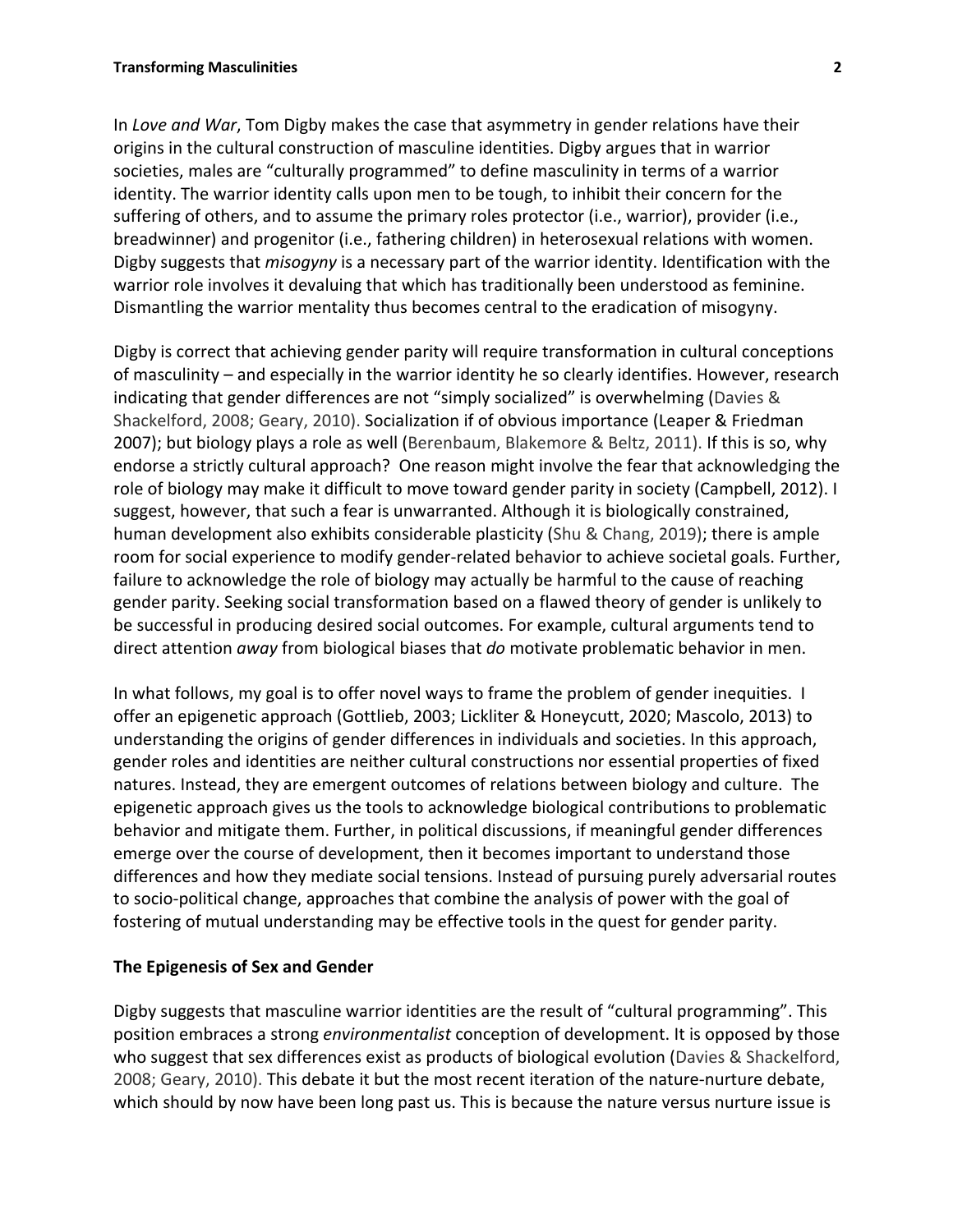based on a flawed remise – namely that nature and nurture, genes and environment, biology and culture are separable forces that exert independent influence on development (Gottlieb, 2003; Mascolo, 2013. The perpetuation of this idea functions to maintain polarizing conceptions of gender and of other questions about "human nature" (Bixler, 1980). Its dismantling suggests new ways of thinking about gender that transcends dichotomous thinking.

Humans are relational beings (Mascolo, 2019). Humans develop as a product of *relations between* biology and culture – rather than as a result of either process acting independently. This view is expressed in both classic and contemporary *epigenetic* conceptions of human development (Gottlieb, 2003; Jablonski & Lamb, 2018; Lickliter & Honeycutt, 2020). Epigenesis is the idea that anatomical and psychological structures emerge in development as a product of the mutual influence of genes and environments (Gottlieb & Lickliter, 2020; Mascolo, 2013; Waddington,  $1957$ ).<sup>1</sup> Nature and nurture are not independent processes; they influence each other over the course of development (Mascaro, et. al., 2017). The question is not whether human action is "genetic" or "environmental" – it is how do genes and environments work together in the actual *formation* of patterns of human action?

The epigenetic landscape is illustrated in Figure 1. In this metaphor, first proposed by Waddington (1957), *heredity* is represented as a tilted landscape containing a series of hills, valleys and canals. *Development* is represented by a ball located at the top of the landscape. As the ball rolls down the landscape, it reaches a series of *choice points* where development can move in several possible directions. The ball is most likely to move down the deepest canals – those made most probable by heredity. However, that which occurs in environment of the landscape can always move the ball from one path to another. In this way, development is simultaneously biologically constrained and open-ended. For any single genetic code, there are multiple pathways that development can take.

While culture plays an important role in the development of gender, biology plays a predisposing role in the development of gender (Berenbaum, Blakemore & Beltz, 2011; Geary, 2010). The most obvious biological biases occur in the development of sex-related anatomy and physiology (e.g., physical size and strength; reproductive functions). Further, at the level of the group, research also suggests that males and females develop along different trajectories in the areas of spatial and verbal skills (Asperholm, Högman, Rafi & Herlitz, 2019); aggression and empathy (Tremblay & Côté, 2019); jealousy (Bendixen, Kennair & Buss, 2015); and various aspects of sexuality (Raisanen, et al., 2017; Regan & Atkins, 2006). Biological males tend to develop a greater interest in things while females tend to develop a greater interest in people (Su, Rounds & Armstrong, 2009).

<sup>&</sup>lt;sup>1</sup>The concept of epigenesis has a long history (Gottleib, 2003). Mascolo & Bidell (2020) have differentiated between two current uses of the term *epigenetic.* Epigenesis in the *broad* sense refers to the idea that genes and environments are inseparable as causes of development. Anatomical and psychological structures are formed in the process of development; they are neither preformed nor predetermined. Epigenesis is the *narrow* sense refers to the local processes by which genes are "turned on" and "turned off" by biological processes (methylation and histone modification) that occur "above" the level of the genes. While both uses are valid, in this paper, I use *epigenesis* in the broader sense of the term.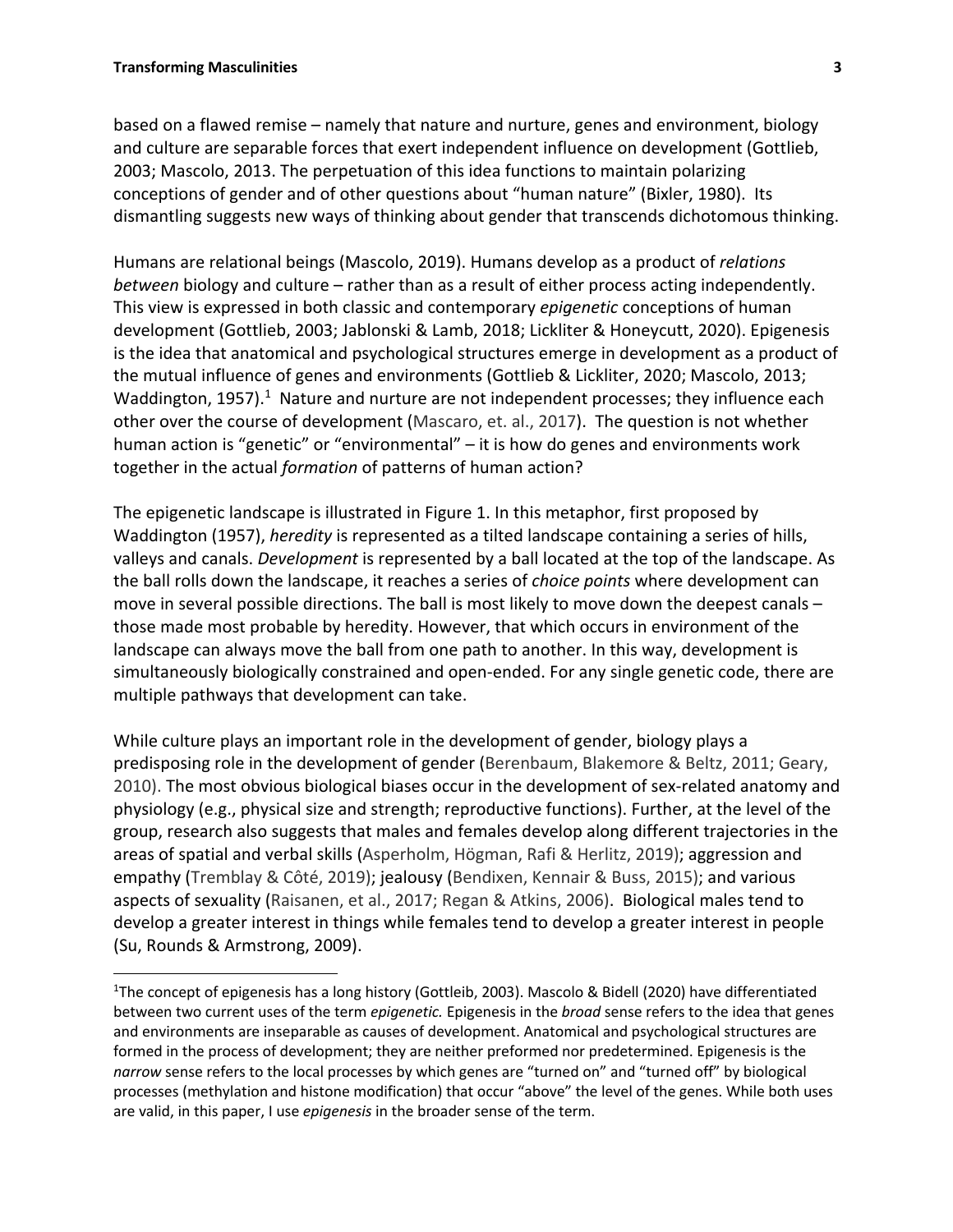

*Figure 1. The Epigenetic Landscape Metaphor of Development*

The development of sex differences is an epigenetic process (Warin & Hammarström, 2018). While biological processes bias males and females toward different developmental pathways, biological constraints are *probabilistic* -- not *deterministic* (Gottlieb & Lickliter, 2007). Biologically-biased actions influence and are influenced by a child's environment (Mascaro et al, 2017; Zosuls & Ruble, 2018). Adults not only hold different expectations for boys and girls, they also treat boys and girls differently (Leaper & Friedman, 2007). Environment matters. But even here, environment is not independent of biology (Eagly & Wood, 2013; Endendijk, Groeneveld & Mesman, 2018). For example, boys and girls often exhibit differential preferences for toys and activities early in life. Such preferences influence how socialization agents treat their children.

## **The Politics of Gender Relations**

The task of differentiating the concepts *misogyny*, *masculinity* and *threats to masculinity* is an important one. Failure to differentiate these concepts risks conflating misogyny with masculinity. This practice contributes to both scientific and political polarization on the issue of gender. As a term of opprobrium, *misogyny* functions as a rhetorical or evaluative concept; however, it fails to function as an adequate explanation of problematic behavior.

Digby identifies the root causes of male domination in *misogyny*, "which is at the emotional core of the gender binary as it is experienced in boys and men in militaristic societies [and] is intrinsic to the cultural ideal of warrior manliness" (p. 62). Digby defines misogyny primarily through example, that is, in terms of that which "run[s] throughout our culture, including sexual harassment, sexual discrimination, sexual assault, and heterosexual homicide" (p. 30). He suggests that misogyny is revealed by the threat many men feel by being called a woman:

To say that a man is womanly…is the most profound insult that can be hurled at men, precisely because they buy into the profound stigmatization of women that is inherent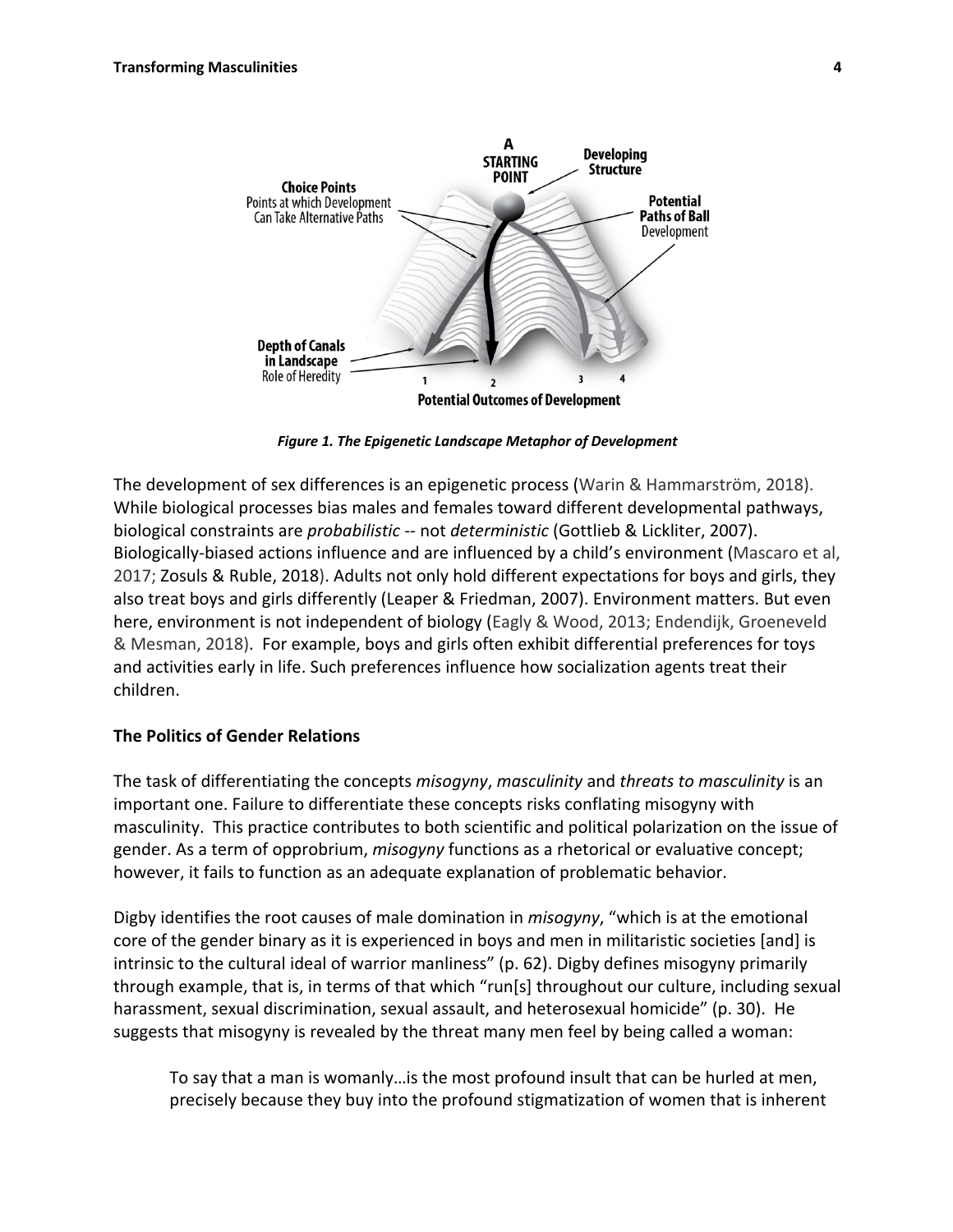in misogyny. To be deemed a girl or woman is not only a sign of failure as a man, it is a sign of having fallen to a status that is implicitly understood to be profoundly inferior. To be female is to have a status that is deeply despised—and feared—by boys and men. That is why misogyny is such an effective means of culturally policing their lives (pp. 62- 63).

To suggest that misogyny is a defining feature of traditional masculine identities is to conflate masculinity, misogyny and threats to masculinity. These are distinct concepts. At base, *misogyny* entered our lexicon as a political concept (McKinnon, 1989). It is structured by a set of ideological assumptions and function in the service of political goals. It entered the social sciences with its ideological assumptions largely intact. For example, *misogyny* has been defined as "hatred of women or girls, expressed as disgust, intolerance or entrenched prejudice, serving to legitimate women's oppression" (Ussher, 2016). It has been used both to both refer to and explain a broad range of attitudes and behaviors directed toward women, including religious and cultural beliefs, jokes, objectification of women in art and pornography; hostility toward women; disgust about women's excretions; sexual harassment; sexual assault; rape and other actions (Ussher, 2016).

If we accept Ussher's ideological interpretation of the concept of misogyny, we can see how Digby's use of the term can be misleading. As a descriptive term, it brings together a broad range of behaviors of various levels of severity into a single category. These behaviors are identified as acts of misogyny *by definition*. As such, an ideological characterization of these behaviors is built into the very terms used to describe to them. As a result, upon witnessing such acts, they are immediately understood as products of misogyny. In so doing, unwanted and offensive behaviors are understood as a product of a *generic malevolent disposition* – hate -- located within individuals and institutionalized systems. However, the relation between hate and the target behaviors is at best unclear. Thus, the concept of misogyny serves rhetorical and political functions, it fails as an explanation of the origins of male patterns of domination.

# **Explaining Patterns of Male Domination**

In place of moral characterizations, there is a need to develop models that explain origins of patterns of male dominance in relation to women. Figure 2 provides a model of the functioning of traditional masculine identities under various social conditions. Dominating behavior often has its origins in threats to masculine identity (Kosakowska-Berezecka et al., 2016; Mescher and Rudman, 2014; Peralta & Tuttle, 2013). The process begins with some perceived (a) *threat* to (b) *masculine ideals* which is often experienced as a source of (c) *shame* (Scheff & Retzinger, 2000; Lindsay-Hartz, de Rivera & Fischer, 1995). In shame, the threat of a spoiled identity leads to variety of outcomes. The individual can (1) seek to deny or eliminate the threat to identity through *rage* (Jakupcak, Tull, & Roemer, 2005); (2) succumb to the threat and move toward humiliation, withdrawal or depression (Rice et al., 2016); or (3) *take responsibility* for moral infractions and confront the task of self-transformation. The reconstruction of identity is a social process that best occurs when shame can be managed and mitigated in the context of supportive relationships.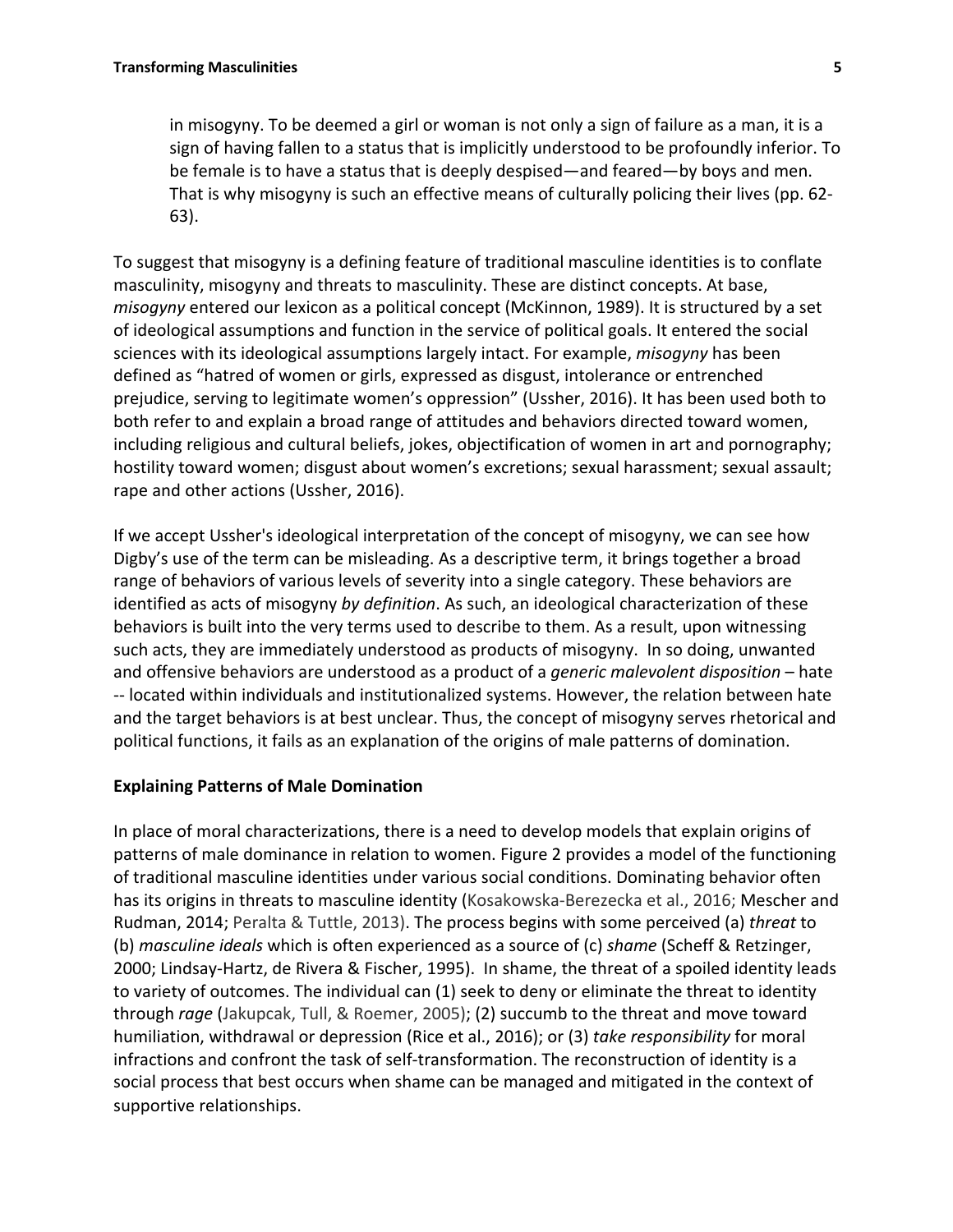

**Figure 2: Masculine Identity Processes**

In this model, dominating behavior of men toward women has its proximal origins in the threat to masculine identity. It outlines several pathways to the emergence patterns of male dominance – not all of which are mediated by misogynistic attitudes. The first arises from identification with traditional gender relations (Point a in Figure 2), including gender-based divisions of labor and roles that put men in positions of provider, protector, and initiators of sexual activity. In such contexts, gender relations that might have seen as normative at the midpoint of the 20<sup>th</sup> century might be regarded as instances of sexual harassment today.

A second source of domination arises from the cycle of shame and anger that occurs under the threat of a spoiled identity (Scheff & Retzinger, 2000) – in this case, a threat to traditional masculine ideals. While neither of these two are necessarily born of misogyny, each is indeed capable of fostering misogynistic attitudes. Generalized resentment and even hated toward women can develop from the sense – real or imagined – of long-term or sustained threats to masculinity in the areas of work, domestic relations or sexuality (Beneke, 1975). A third source of misogyny arises from a sense of masculine *entitlement* (Point 4 in Figure 2) that develops when masculine ideals operate outside of the context of shared rules of social constraint and obligation (Hill & Fischer, 2001). Such feelings can be identified as misogynistic when they are mediated, for example, by attitudes of superiority in relation to woman (Schwartz & Tylka, 2008).

#### **Transforming Masculine Identities**

Discourse about gender tends to occur as a battle between adversaries. On one side, lack of gender parity is understood as the product of patriarchal systems of oppression and misogyny. On the other, gender imbalances are understood as the result of a natural order, where men and women live out their essential natures. The epigenetic approach rejects the dichotomy on which these divisions are based (Adams, 2020) If we are to achieve gender parity, we must do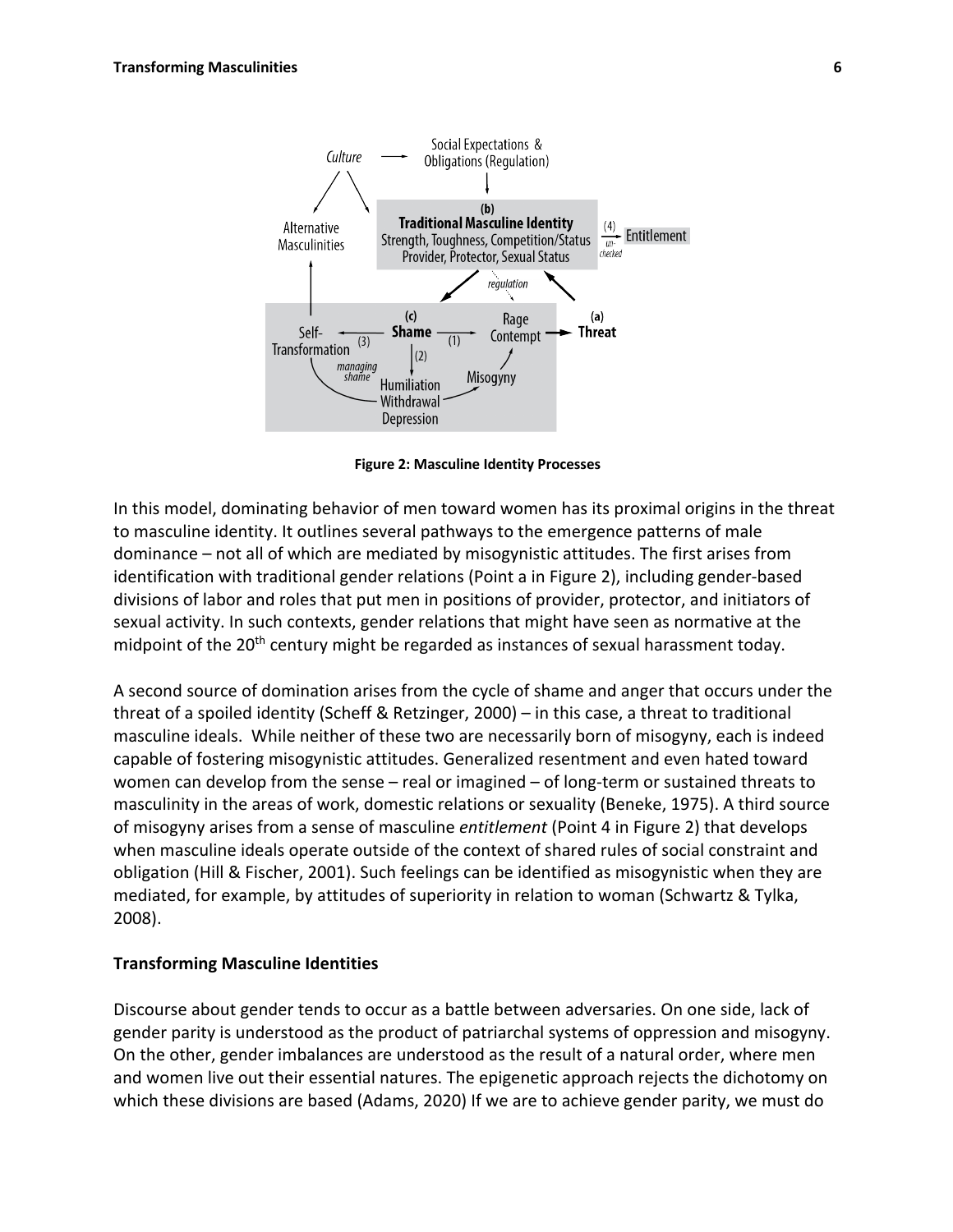so against the backdrop of an acknowledgement of gender differences and their role in creating imbalances of power.

This task raises a series of seemingly contradictory imperatives. We begin with the observation that, at the group level, significant power differentials exist between men and women. In conflicts involve power differentials, dominant parties rarely cede power spontaneously (Sharp, 2013). As a result, it becomes necessary for the less powerful party to seek some degree of parity with the more powerful party. Power struggles, however, rarely resolve the source of conflict between parties. Instead, they create winners and losers where the more powerful party typically prevails. In circumstances in which less powerful parties succeed, the formerly powerful party is rarely transformed. Instead, the shame of defeat fosters resentment, and the conflict resurfaces in a different form. Authentic conflict resolution thus requires a transformation in the *relationship* between conflicting parties. But transforming relationships requires deep engagement and the formation of mutual understanding (Shapiro, 2017). How, then, it possible to transform gender relations in the context of systematic power differentials?

One approach is to seek social transformation through *dialectical engagement* (Mascolo, in press; Marginean, Lambert, La Torre & Mascolo, 2020). Dialectical engagement seeks to resolve social conflict by transforming relationships between conflicting parties. It does so by bringing together *power and mutual engagement*. Through mutual engagement and collaborative problem-solving, conflicting parties move past entrenched positions by seeking to identifying and meet the underlying needs, interests, and concerns that motivate each party in a conflict. In the case of gender relations, the process of dialectical engagement would involve:

**1. Seizing Power and Affirming Dignity.** Social transformation is unlikely to occur in circumstances that involve either differentials or disregard for the dignity and humanity of the other. In the context of power differentials, *power* is achieved through social organization, noncooperation, passive resistance, civil disobedience, and other forms of assertive but non-violent communication of the idea that "you cannot do this to me." The quest for social power is accompanied by authentic demonstrations of respect for the dignity and humanity of the other.

**2. Mutual Engagement.** Advances in social power open up the opportunity for mutual engagement. Against the backdrop of moral humility, each side seeks to understand the experiences, needs, interests and concerns of the other. Over time, the capacity to hear and to be heard can generate trust, empathy and even compassion on both sides of a conflict. In this way, combining power and mutual engagement can create conditions for genuine social transformation. In this regard, the expressed interests of women would almost certainly include the need to be heard; to be safe from physical, emotional and sexual harm; for equity in the workplace and in the home; to be respected as full persons; and so forth.

**3. Constructing Novel Identities**. Once the needs, interests and concerns of both parties to a conflict are articulated, it becomes possible to seek novel ways to meet those needs. For men, the question would become, what would it mean to be man who honors the needs of women? How can I accommodate my sense of masculinity in ways that enhance and do not diminish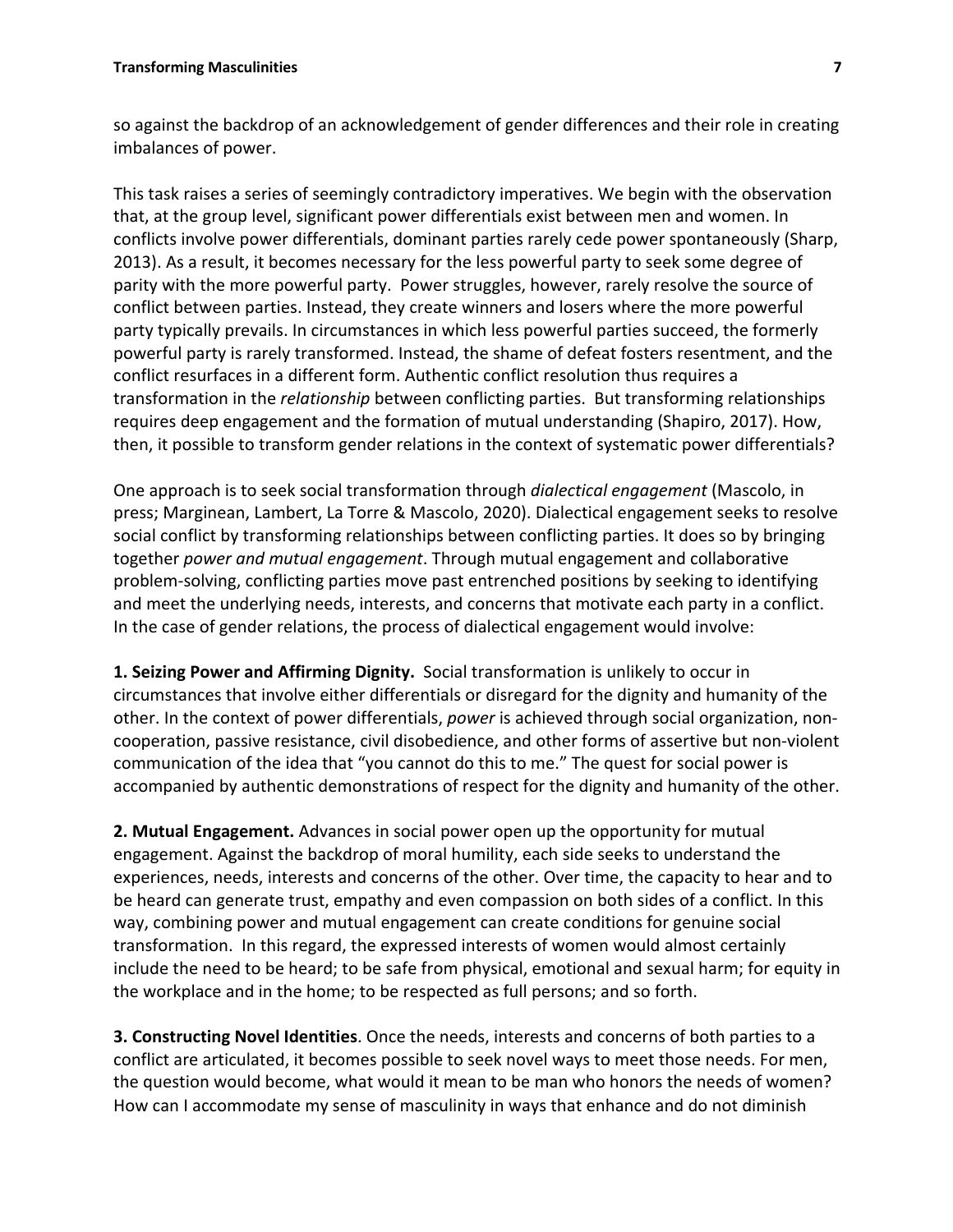women? In this regard, understanding of the processes outline in Figure 2 becomes important. Gaining a reflective understanding of what it means to experience the self as masculine is necessary if men are to assume responsibility for the behavior that flows from some forms of gendered experience. It is only by understanding their masculine identities that men can come to terms with the need for self-transformation.

## **Collaborating with the Opposition**

Disputes about gender are forms of social conflict. We typically view social conflict as a kind of zero-sum game – a battle in which advances by one party come at the expense of the other. In the context of systematic differentials of power, it is difficult to view gender conflict as a type of power struggle. While it is necessary to equalize power in the service of social transformation, power assertion is rarely effect in transforming relationships between opposing parties. The process of transforming identities and relationships requires the development of mutual understanding of what it means to experience the self from the standpoint of different genders. It requires an understanding of how gendered interactions cause pain in both the other and in the self. And so, in addition to the equalization of power, transforming gender relations requires deep engagement, radical sociality and compassion. As this happens, we can begin to move more rigorously toward the type of society that Digby calls on us to create.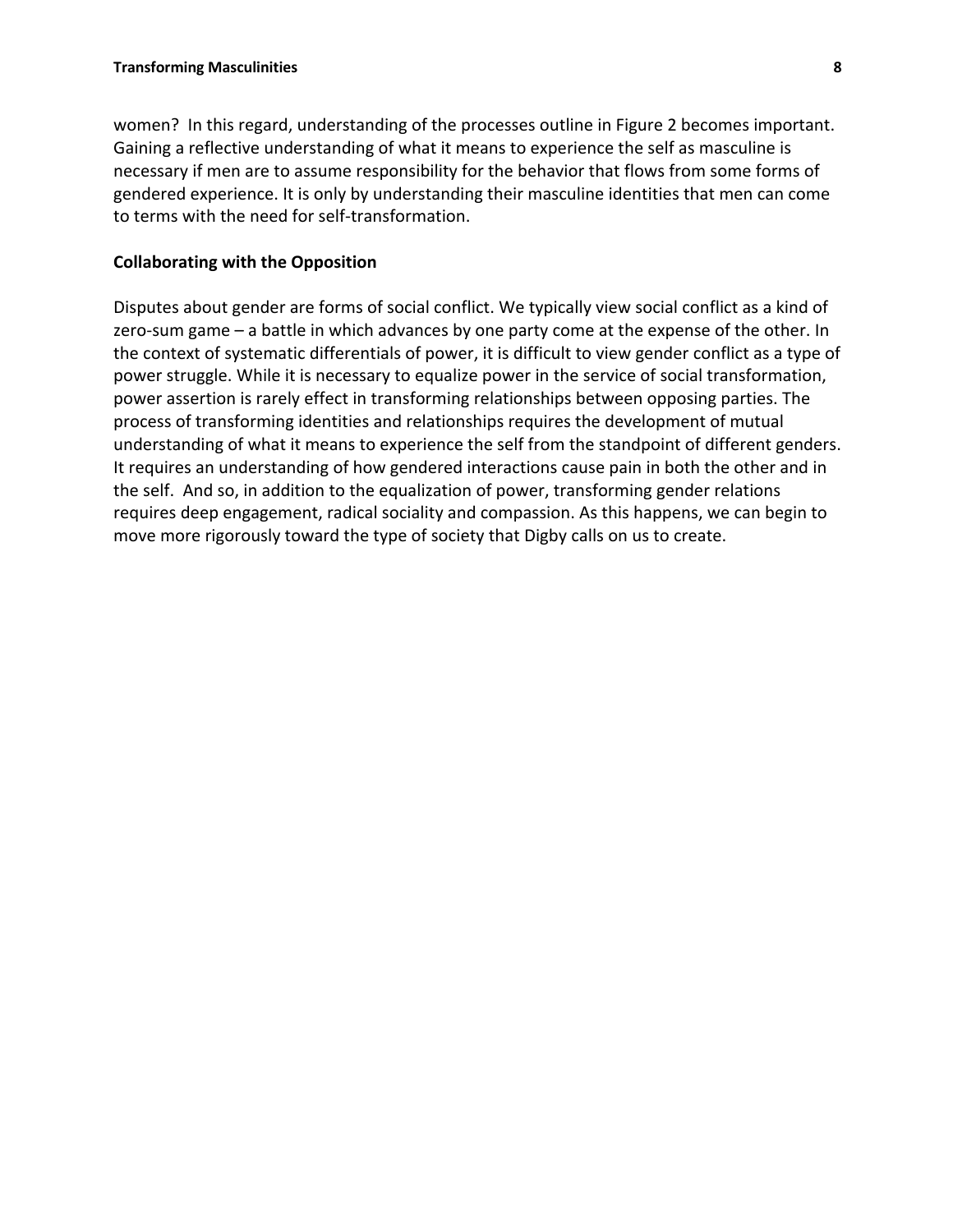## **References**

- Asperholm, M., Högman, N., Rafi, J., & Herlitz, A. (2019). What did you do yesterday? A metaanalysis of sex differences in episodic memory. *Psychological Bulletin*, *145*(8), 785–821. https://doi-org.proxy3.noblenet.org/10.1037/bul0000197.supp
- Benenson, J. F.& Markovits, H. (2014) *Warriors and worriers: The survival of the sexes*. New York, NY: Oxford University.
- Bendixen, M., Kennair, L. E. O., & Buss, D. M. (2015). Jealousy: Evidence of strong sex differences using both forced choice and continuous measure paradigms. *Personality and Individual Differences*, *86*, 212–216. https://doiorg.proxy3.noblenet.org/10.1016/j.paid.2015.05.035
- Berenbaum, S., Blakemore, J., & Beltz, A. (2011). A role for biology in gender-related behavior. *Sex Roles*, *64*(11–12), 804–825. https://doiorg.proxy3.noblenet.org/10.1007/s11199-011-9990-8
- Bixler, R. H. (1980). Nature versus nurture: The timeless anachronism. *Merrill-Palmer Quarterly*, *26*(2), 153–159.
- Campbell, A. (2012). The study of sex differences: Feminism and biology. *Zeitschrift Für Psychologie*, *220*(2), 137–143. https://doi-org.proxy3.noblenet.org/10.1027/2151- 2604/a000105
- Davis, A. C. (2020). Resolving the tension between feminism and evolutionary psychology: An epistemological critique. *Evolutionary Behavioral Sciences*. https://doiorg.proxy3.noblenet.org/10.1037/ebs0000193.supp (Supplemental)
- Geary, D. C. (2010). *Male, female: The evolution of human sex differences., 2nd ed.* American Psychological Association
- Davies, A. P. C., & Shackelford, T. K. (2008). Two human natures: How men and women evolved different psychologies. In C. Crawford & D. Krebs (Eds.), *Foundations of evolutionary psychology.* (pp. 261–280). Taylor & Francis Group/Lawrence Erlbaum Associates.
- Eagly, A. H., & Wood, W. (2013). The nature–nurture debates: 25 years of challenges in understanding the psychology of gender. *Perspectives on Psychological Science*, *8*(3), 340–357. https://doi-org.proxy3.noblenet.org/10.1177/1745691613484767
- Endendijk, J. J., Groeneveld, M. G., & Mesman, J. (2018). The gendered family process model: An integrative framework of gender in the family. *Archives of Sexual Behavior*, *47*(4), 877–904. https://doi-org.proxy3.noblenet.org/10.1007/s10508-018-1185-8
- Hill, M. S., & Fischer, A. R. (2001). Does entitlement mediate the link between masculinity and rape-related variables? *Journal of Counseling Psychology*, *48*(1), 39–50. https://doiorg.proxy3.noblenet.org/10.1037/0022-0167.48.1.39
- Hines, M. (2011). Gender development and the human brain. *Annual Review of Neuroscience*, *34*, 69–88. https://doi-org.proxy3.noblenet.org/10.1146/annurev-neuro-061010-113654
- Jakupcak, M., Tull, M. T., & Roemer, L. (2005). Masculinity, Shame, and Fear of Emotions as Predictors of Men's Expressions of Anger and Hostility. *Psychology of Men & Masculinity*, *6*(4), 275–284. https://doi-org.proxy3.noblenet.org/10.1037/1524- 9220.6.4.275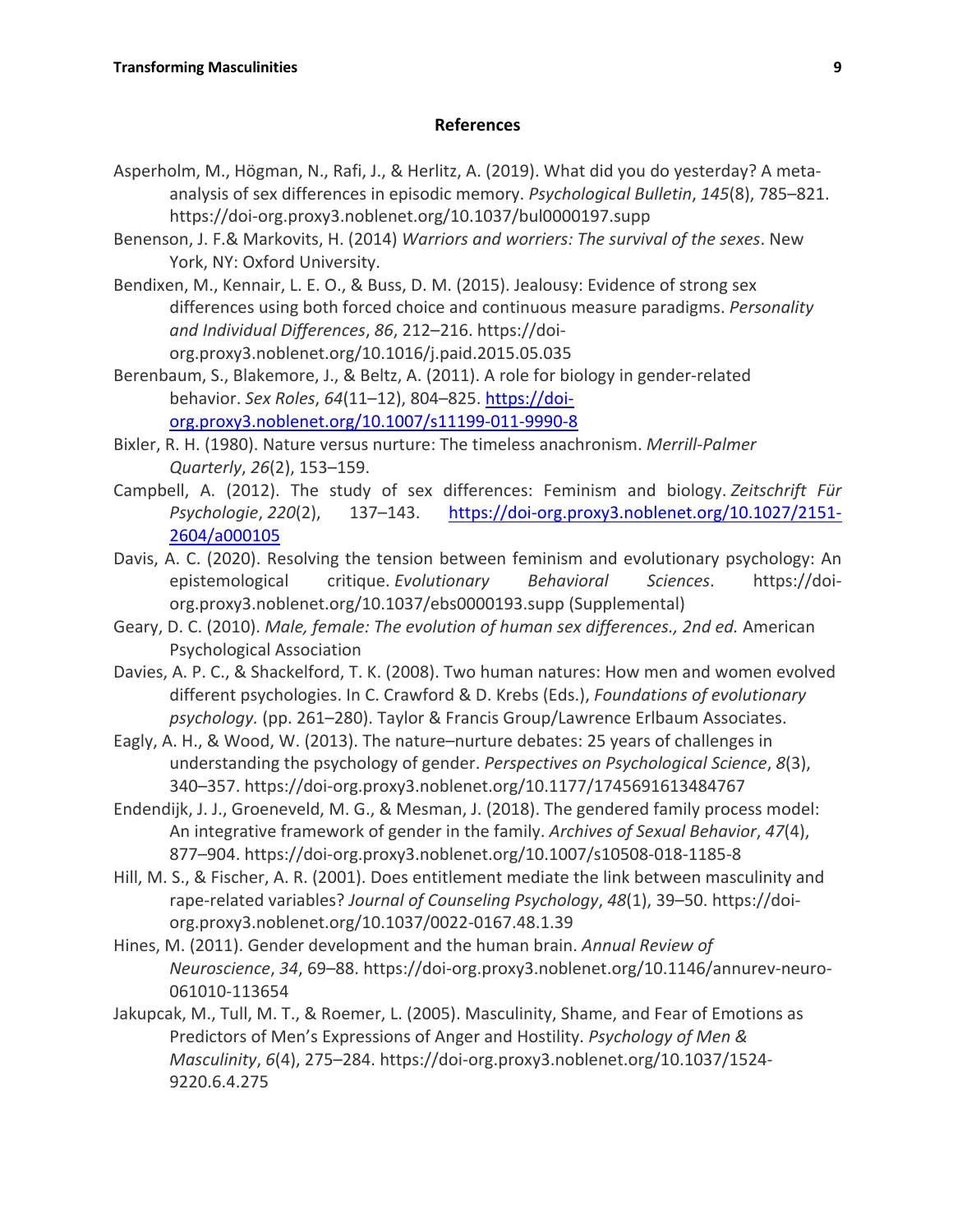- Knafo, A., & Spinath, F. M. (2011). Genetic and environmental influences on girls' and boys' gender-typed and gender-neutral values. *Developmental Psychology*, *47*(3), 726–731.
- Kosakowska-Berezecka, N., Besta, T., Adamska, K., Jaśkiewicz, M., Jurek, P., & Vandello, J. A. (2016). If my masculinity is threatened I won't support gender equality? The role of agentic self-stereotyping in restoration of manhood and perception of gender relations. *Psychology of Men & Masculinity*, *17*(3), 274–284. https://doiorg.proxy3.noblenet.org/10.1037/men000001s
- Leaper, C., & Friedman, C. K. (2007). The socialization of gender. In J. E. Grusec & P. E. Hastings (Eds). *Handbook of Socialization: Theory and Research* (pp. 561-587). Guildford Publications.
- Lindsay-Hartz, J., de Rivera, J., & Mascolo, M. F. (1995). Guilt and shame and their effects on motivation. In Fischer, K. W. & Tangney, J. P. (Eds.), *Self-Conscious Emotions: Shame, Guilt, embarrassment and Pride*. New York: Guilford.
- MacKinnon, C. (1989), *Toward a feminist theory of state*, Cambridge, Mass.: Harvard University Press.
- Manne, K. (2019). *Down girl: The logic of misogyny*. Oxford University Press.
- Manne, K. (2016). Humanism: A critique. *Social Theory & Practice*, *42*(2), 389–415. https://doiorg.proxy3.noblenet.org/10.5840/soctheorpract201642221
- Mascaro, J. S., Rentscher, K. E., Hackett, P. D., Mehl, M. R., & Rilling, J. K. (2017). Child gender influences paternal behavior, language, and brain function. *Behavioral Neuroscience*, *131*, 262–273. https://doiorg.proxy3.noblenet.org/10.1037/bne0000199.supp
- Marginean, D., Lambert, S., La Torre, J., & Mascolo, M. F. (2019). Transcending cultural divides: Dialectical engagement in the cultural construction of self. *Psychological Studies*, 64, 365–375.
- Mascolo, M. F., & Bidell, T. (2020). Steps to an integrative conception of psychological development. In M. F. Mascolo & T. Bidell (Eds.) *Handbook of Integrative Psychological Development* (pp. 466-491). Routledge/Taylor & Francis.
- Mascolo, M. F. (2020, in press). Bridging political divides through dialectical engagement and radical sociality. *Journal of Constructivist Psychology*.
- Mascolo, M. F. (2013). Developing through relationships: An embodied coactive systems framework. In Lerner, R., & Benson, J. (Ed.) *Embodiment and epigenesis: Theoretical and methodological issues in understanding the role of biology within the relational developmental system*. *Advances in child development and behavior*, 45, 185-222. New York: Elsevier.
- Mescher, K., & Rudman, L. A. (2014). Men in the mirror: The role of men's body shame in sexual aggression. *Personality and Social Psychology Bulletin*, *40*(8), 1063–1075. https://doiorg.proxy3.noblenet.org/10.1177/0146167214535641
- Peralta, R. L., & Tuttle L. A. (2013). Male Perpetrators of Heterosexual-Partner-Violence: The Role of Threats to Masculinity. *Journal of Men's Studies*, *21*(3), 255–276. https://doiorg.proxy3.noblenet.org/10.3149/jms.2103.255